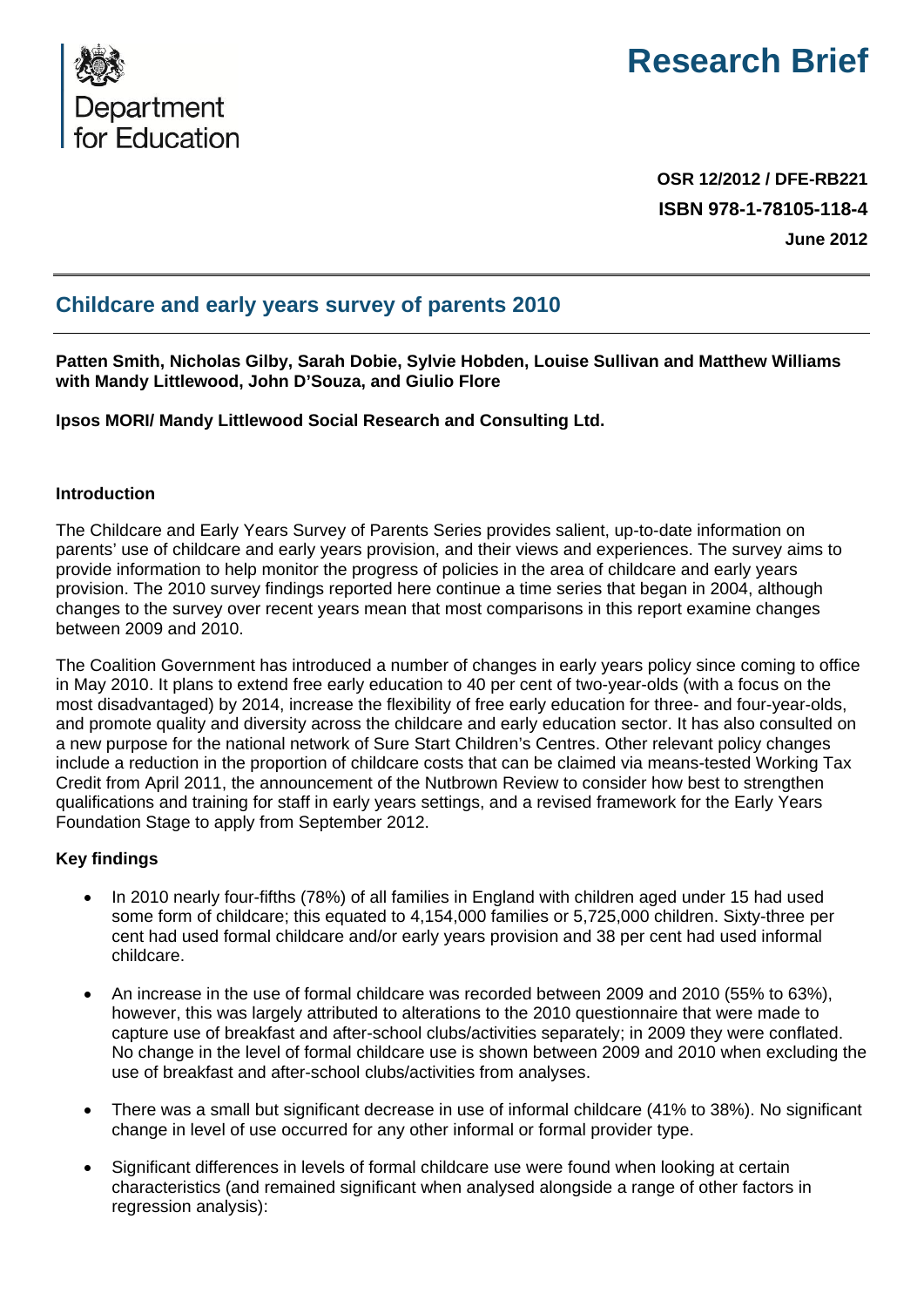- o Age: receipt of formal childcare was most common among three- and four-year-olds (84%) and receipt of informal care was most common among those aged two years or under (33%)
- o Family circumstances: children in couple families, working families and higher income families were all more likely to receive formal childcare than lone parents, workless families or low-income families.
- Take-up of formal childcare also differed significantly by other characteristics (ethnicity, region, deprivation, and rurality) but these were not significant when analysed alongside other factors in regression analysis.
- Children with special educational needs and disabilities were as likely to receive formal and informal childcare as those without.
- Reported take-up of free early education for three- and four-year-olds (85%) did not significantly change between 2009 and 2010. Statistics from DfE censuses of providers show that receipt of 'some free early education' as higher (95% for both 2009 and 2010).
- The vast majority (93%) of parents using the entitlement were fairly or very satisfied with the number of free hours they received.
- Median amounts paid for formal childcare varied by provider type (£20 per week overall). Parents paid the most in London (£31 per week) and the least in the North East and South West (both £15 per week). Overall parents living in the most deprived areas paid significantly less.
- A considerable minority (25%) said it was difficult or very difficult to pay for childcare (mainly lone mothers and workless families) but just over half thought it was easy or very easy to pay (51%).
- Information about formal childcare was mostly accessed via friends and relatives (46%) followed by school (36%). Relatively few parents accessed government, local government or other local sources of information (for example 7% accessed information from Families Information Services).
- Parents' perceptions of childcare availability were mixed with 44 per cent saying that there were the right amount of places and 32 per cent saying there were not enough (no change from 2009).
- Perceptions of childcare quality were positive (61% saying 'fairly good' or 'very good') (no change from 2009).
- Less than half (40%) of parents with disabled children thought that local childcare providers could cater for their child's illness or disability.
- Three-quarters (75%) of parents with children aged two to five years old had heard of the Early Years Foundation Stage (EYFS) and over half of parents knew something about it (56%); onequarter of parents were not aware of it.
- Eighty-six per cent of parents with children aged two to five years looked at books or read stories with their children 'every day or most days'.
- The proportion of families using school holiday childcare reduced between 2009 and 2010 (51% to 45%), mainly because of a reduction in use of informal childcare (37% to 30%). Overall, around one in five (21%) found it difficult or very difficult to arrange childcare during school holidays.
- Just over half of non-working mothers said that they would prefer to work if they could arrange reliable, convenient, affordable, and good quality childcare.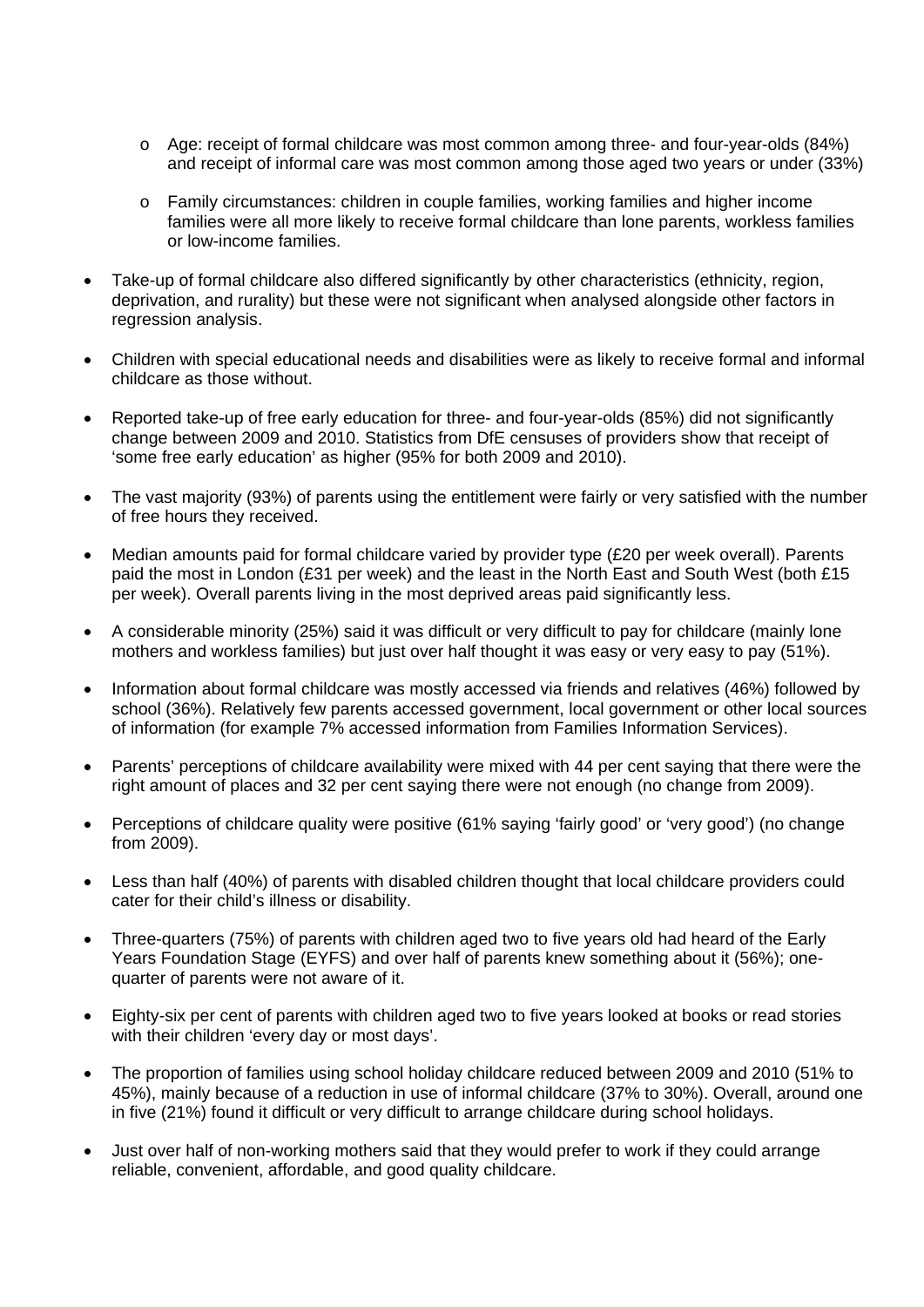# **Methodology**

The survey was carried out face-to-face in parents' homes between September 2010 and April 2011. Just over 6,700 parents in England with children aged under 15 took part. The sample of parents was ultimately derived using Child Benefit Records. The survey was designed to be comparable with previous surveys in the series. The survey over-sampled two- to four-year-olds to ensure adequate numbers for the analysis. The response rate to the survey was 57 per cent.

As in previous surveys in the series, a very inclusive definition of childcare and early years provision was used. Parents were asked to include any time that children were not with a resident parent, resident parent's current partner, or at school. All reported findings have been tested for significance using complex samples formulae.

# **Childcare use and early years provision**

Children who received childcare spent an average (median) of 8.3 hours there per week, significantly lower than in 2009 (10.8 hours). Pre-school children spent much longer in childcare than school-age children, reflecting the fact that school-age children spent most of their day at school whereas early years education is counted here as formal childcare provision. Children spent much longer at some providers than others. For example children in reception class spent on average 31.3 hours there (the longest average time for any provider), while children attending after-school clubs did so for an average of 2.2 hours per week (the shortest average time for any provider). Turning to informal provision, children looked after by their nonresident parent spent 15.0 hours with them per week, those looked after by their grandparent(s) spent 5.7 hours with them, while children spent on average 3.0 hours being looked after by an older sibling, or by a friend or neighbour.

From September 2010 parents were allowed to access their 15 free hours of early education over three days, rather than five days. The median amount of free hours received was 15 hours for three- and fouryear-olds, suggesting parents taking up the free entitlement did use the additional 2.5 free hours per week on offer (12.5 hours was the maximum before September 2010). Most commonly parents used their free hours over five days per week (43%), but over a quarter did so over three days (27%).

Among non-users of the free entitlement, 38 per cent were not aware of the scheme, around the same proportion as 2009. Take-up was lower in London and among South Asian parents. A mixture of constraints (cost, no extra sessions) and choice (unnecessary, child too young) were given as reasons for not taking up all the free hours on offer.

# **Childcare and early years provision for pre-school children**

Three packages of childcare were most commonly used by parents of pre-school children: formal centrebased care only (30%) (e.g. nursery classes, day nurseries), a combination of formal centre-based and informal care (18%); or informal care only (13%).

Use of centre-based provision was much more common among three- to four-year-olds than among nought- to two-year-olds, reflecting the high take-up of their entitlement to free early education.

Pre-school children receiving a combination of formal centre-based care and informal care received the most hours of childcare per week and per day, and attended on a greater number of days per week. Their parents tended to be heavy users of childcare because they needed to cover their working hours.

#### **Childcare for school-age children**

Three packages of childcare were most commonly used by parents of school-age children: formal out-ofschool care only (24%), informal care only (14%) and a combination of out-of-school and informal care (13%).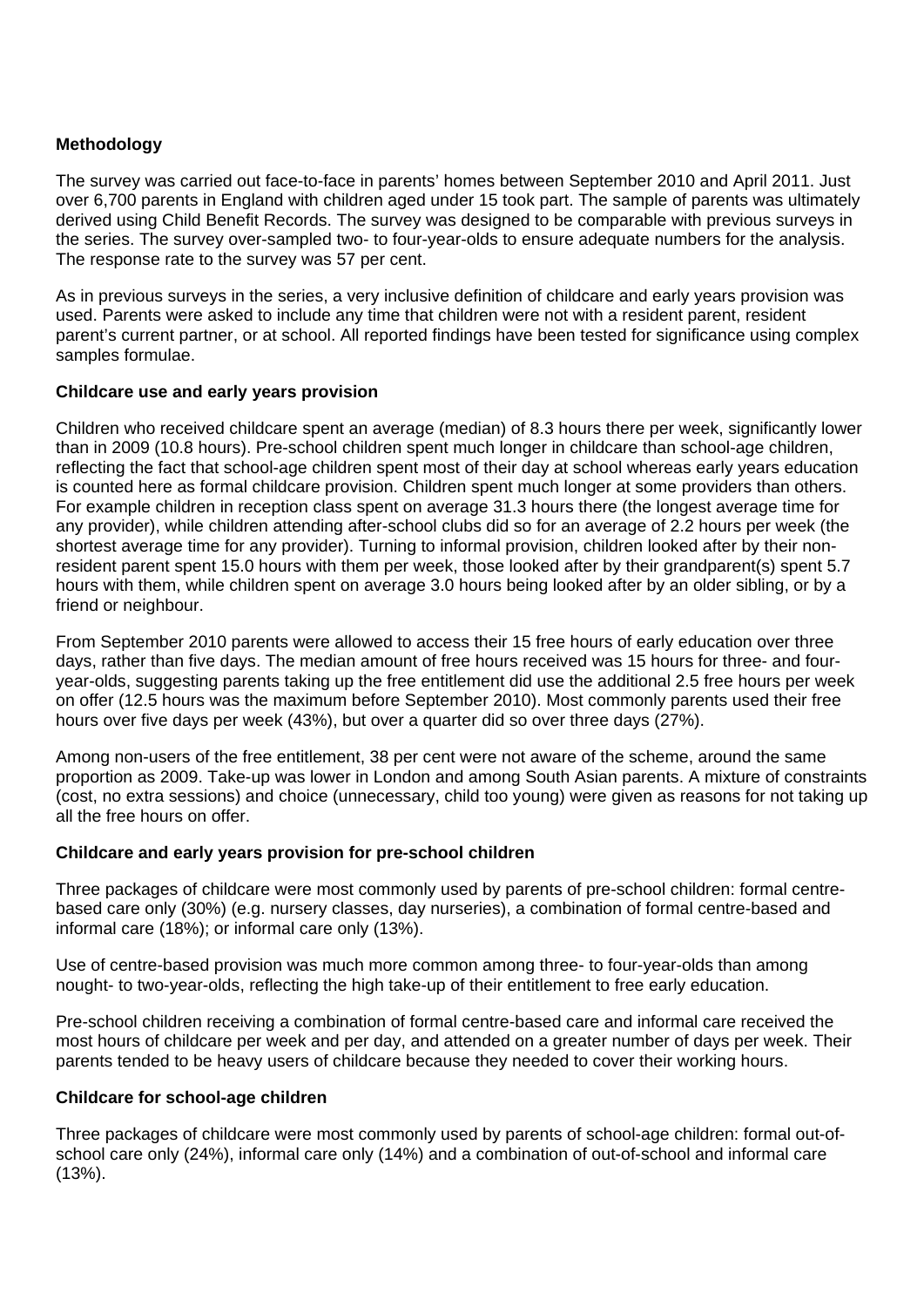Five- to seven-year-olds used a wider range of childcare packages than older school-age children (attributable at least in part to their greater use of reception classes and childminders).

Those in informal care only and those in a combination of out-of-school and informal care received most childcare (6.0 and 7.0 hours per week respectively). The latter group tended to attend some childcare on a greater number of days of the week, and were the most likely to be attending a provider for economic reasons, indicating that, even once children start full-time school, a package of care could still be required to cover parents' working hours.

### **The cost of childcare**

Overall, 57 per cent of families who used childcare reported that they had paid for some or all of that care. More families paid formal providers (63%) than informal providers (6%). There were wide variations in costs between families in different circumstances and using different providers. These are most likely accounted for by the ages of the children and different patterns of childcare use.

There were some significant increases among some provider types in the mean weekly amounts families paid them between 2008 and 2010. Over this period there were significant increases in the mean weekly payment for nursery schools (£43 to £70), playgroups (£14 to £28), childminders (£59 to £79), and babysitters (£21 to £39).

Families receiving Working Tax Credit and Child Tax Credit received a median of £117 per week; those receiving Child Tax Credit received a median of £41 per week. The change in the proportion of childcare costs that parents can claim (from 80% to 70%) through the means-tested childcare element of Working Tax Credit did not occur until after fieldwork ended and its impact cannot be evaluated using this survey.

The survey shows that family annual income was independently associated with the number of formal hours of childcare families used. Working couples and working lone parents had the highest childcare costs. Nineteen per cent of working couples were in receipt of both Working Tax Credit and Child Tax Credit, compared to 73 per cent of working lone parents.

#### **Parents' decisions about childcare**

The utilisation of particular information sources was significantly influenced by the type of childcare provider parents used. Groups with lower rates of formal childcare usage were less likely to access information about childcare. Low income families were more likely to access information from Sure Start/Children's Centres and the Jobcentre Plus than higher income families.

For the 22 per cent of parents who did not use childcare, the main reason for this was because they preferred to look after their children themselves (75%). Data suggests not using childcare was predominantly down to choice rather than a particular constraint. Most parents who did not normally use childcare could find alternatives elsewhere when they needed to, at least on an infrequent basis.

Only a minority (22%) reported they had problems finding childcare that was flexible enough to fit their needs. Analysis showed problems finding flexible childcare were most strongly associated with families with both pre-school and school-age children, and families with a child with a SEN.

#### **Parents' views of childcare**

There has been no significant change in opinion about the availability, quality and affordability of childcare since 2009. Analysis showed that whether a child had SEN was most strongly associated with parents feeling that there was not the right amount of childcare available in their local area, or that it was not good quality.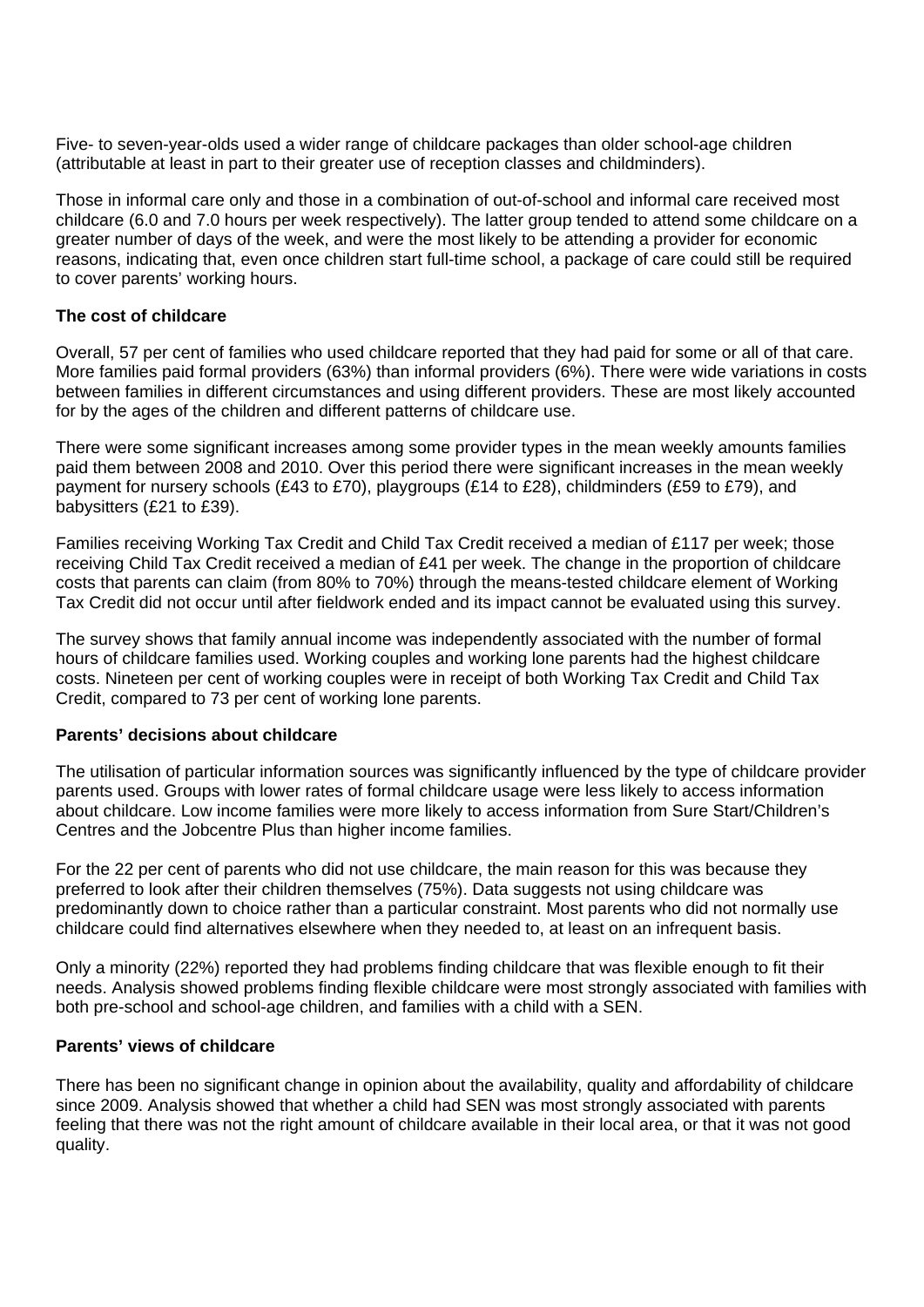Out of the six Early Years Foundation Stage areas the following were the skills parents most often believed were encouraged a great deal at their main formal provider: Personal, social and emotional development (57%) and communication, language and literacy (54%).

The vast majority of parents agreed that their provider helped develop academic skills, for example enjoying books and recognising letters, words, numbers or shapes. Whilst all formal group providers ranked highly, as in 2009, reception classes were considered to be the most likely to develop academic skills. Over three-quarters of parents reported that their main formal provider encouraged social skills such as playing with other children, good behaviour and listening to others and adults. Most parents received feedback about how their child was getting on at least weekly.

The main sources of information about learning and play activities used by parents were friends and relatives (61%) and other parents (44%). Around one in five (21%) used Sure Start/Children's Centres.

# **Holiday childcare**

Holiday clubs and schemes were the most common type of formal childcare in the holidays (8%). Grandparents played an equally important role in providing childcare during school holidays (16% of parents used them) as they did during term-time (15%). This pattern is consistent with the 2009 results.

Use of formal childcare during school holidays varied by several factors. Consistent with 2009, those less likely to receive formal holiday care included: older school-age children, children from Asian and Black African backgrounds, children from non-working families, children in lower income families and children living in deprived areas.

Most parents were paying formal providers for holiday childcare, while few were paying for informal holiday care.

Lack of flexibility and the affordability of available holiday provision caused more difficulties for lone parents than couples. A substantial minority of parents also indicated that the availability and affordability of holiday childcare impacted on their capacity to work more hours. Data suggest that there was a considerable level of unmet demand for holiday provision amongst those families who used formal childcare during term-time but not in the holidays.

#### **Mothers, childcare and work**

The level of maternal employment has been broadly stable over the last few years. The most common atypical working pattern among mothers was working after 6pm, with 16 per cent of working mothers reporting that they usually worked evenings, followed by usually working on Saturdays (13%). For a substantial minority of these mothers, working atypical patterns caused difficulties with their childcare arrangements. Just under one third of lone mothers (31%) worked atypical hours usually.

Finding a job that enabled mothers to combine work with childcare remained the most common reason for entering work and a job opportunity or promotion was the factor most likely to have prompted a move from part-time to full-time work.

A range of factors enabled mothers to be in work, with having reliable childcare and the availability of informal care the most commonly reported factors among couples and lone parent families alike. Assistance with childcare costs through tax credits was important for a significant minority of lone mothers (17%).